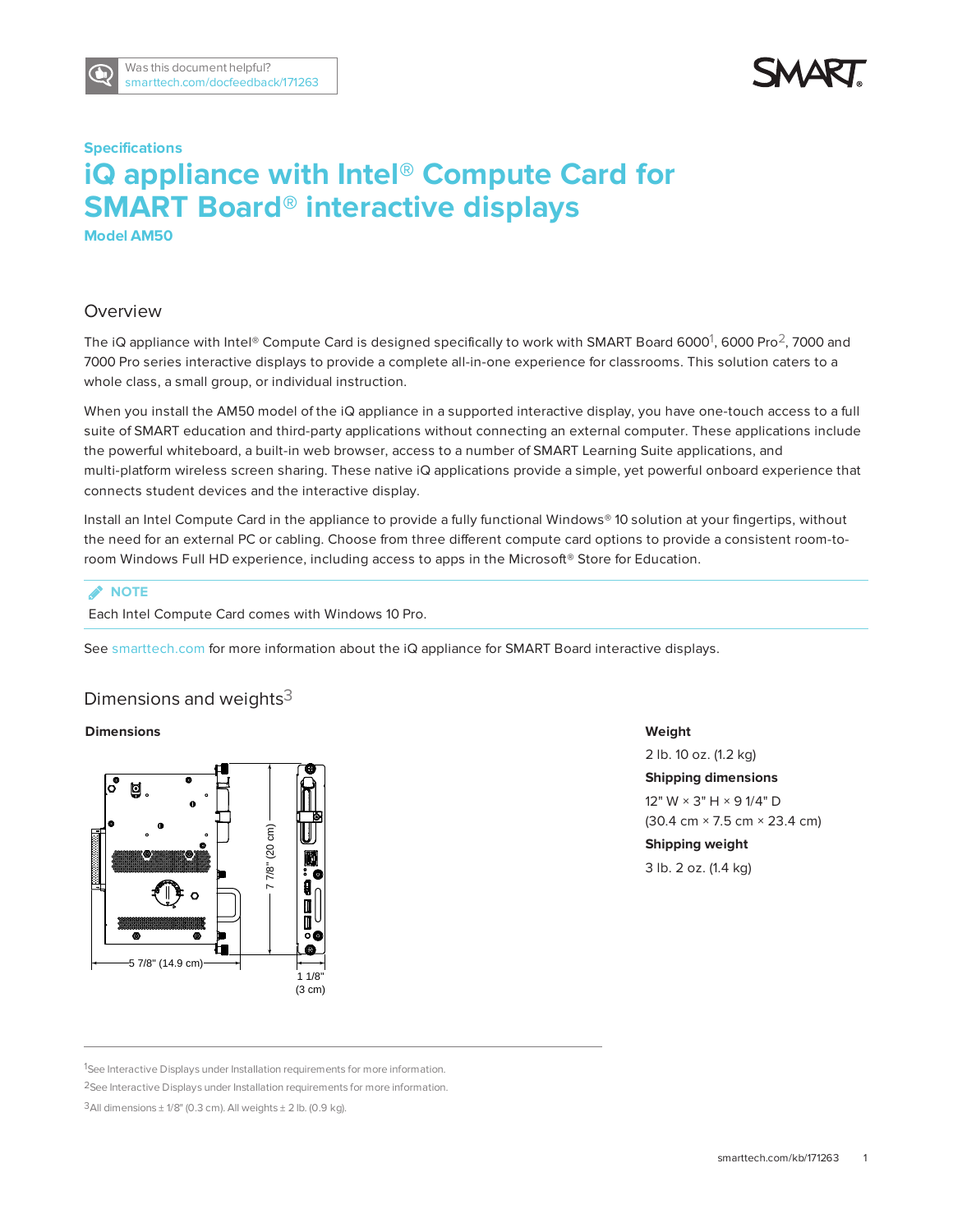#### **SPECIFICATIONS IQ APPLIANCE WITH INTEL COMPUTECARD FOR SMART BOARD INTERACTIVE DISPLAYS – MODEL AM50**

## Hardware

| <b>Processor</b>                  | RK3399, Dual-core A72+Quad-core A53, 64 bits, 2GHz                                                                                                                                                                                                                                                                                                                                                                                                                                                                                                                                                                                                                                                                                                 |
|-----------------------------------|----------------------------------------------------------------------------------------------------------------------------------------------------------------------------------------------------------------------------------------------------------------------------------------------------------------------------------------------------------------------------------------------------------------------------------------------------------------------------------------------------------------------------------------------------------------------------------------------------------------------------------------------------------------------------------------------------------------------------------------------------|
| <b>Memory</b>                     | 4 GB DDR3L SDRAM                                                                                                                                                                                                                                                                                                                                                                                                                                                                                                                                                                                                                                                                                                                                   |
| <b>Storage</b>                    | 32 GB eMMC 5.1                                                                                                                                                                                                                                                                                                                                                                                                                                                                                                                                                                                                                                                                                                                                     |
| <b>Wireless technology</b>        | Bluetooth <sup>®</sup> 4.1<br>802.11A/B/G/N/Ac                                                                                                                                                                                                                                                                                                                                                                                                                                                                                                                                                                                                                                                                                                     |
| <b>Capture options</b>            | Establish a Bluetooth wireless connection with a supported mobile device (see below) by<br>scanning the appliance's unique QR code                                                                                                                                                                                                                                                                                                                                                                                                                                                                                                                                                                                                                 |
| <b>Connectors</b>                 | HDMI 1.4 (3840 $\times$ 2160) output for external monitor<br>USB 3.0 Type-A (for $iQ$ )<br>USB 3.0 Type-A (for Intel <sup>®</sup> compute card)<br>RJ45 Gigabit Ethernet                                                                                                                                                                                                                                                                                                                                                                                                                                                                                                                                                                           |
| Intel Compute Cards <sup>45</sup> | Intel Pentium <sup>®</sup> Processor N4200 (2M cache, up to 2.5 GHz)<br>4 GB LPDDR3-1866 MHz RAM<br>Intel HD Graphics 505<br>64 GB embedded storage<br>Intel Dual Band Wireless-AC 7265<br>Integrated Bluetooth 4.2<br>Windows 10 Pro<br>Intel Core <sup>™</sup> m3-7Y30 Processor (4M cache, up to 2.60 GHz)<br>4 GB LPDDR3-1866 MHz RAM<br>Intel HD Graphics 615<br>128 GB embedded storage<br>Intel Dual Band Wireless-AC 8265<br>Integrated Bluetooth 4.2<br>Windows 10 Pro<br>Intel Core i5-7Y57 Processor (4M cache, up to 3.30 GHz)<br>8 GB LPDDR3-1866 MHz RAM<br>Intel HD Graphics 615<br>128 GB embedded storage<br>Intel vPro <sup>™</sup> Technology<br>Intel Dual Band Wireless-AC 8265<br>Integrated Bluetooth 4.2<br>Windows 10 Pro |

**4**AM50 can be ordered with one of the following compute cards described on **[ark.intel.com/#@PanelLabel121325](https://ark.intel.com/#@PanelLabel121325)**. **5**For more information about the Intel compute cards' memory, see **[intel.com/ComputeCard](http://www.intel.com/ComputeCard)**.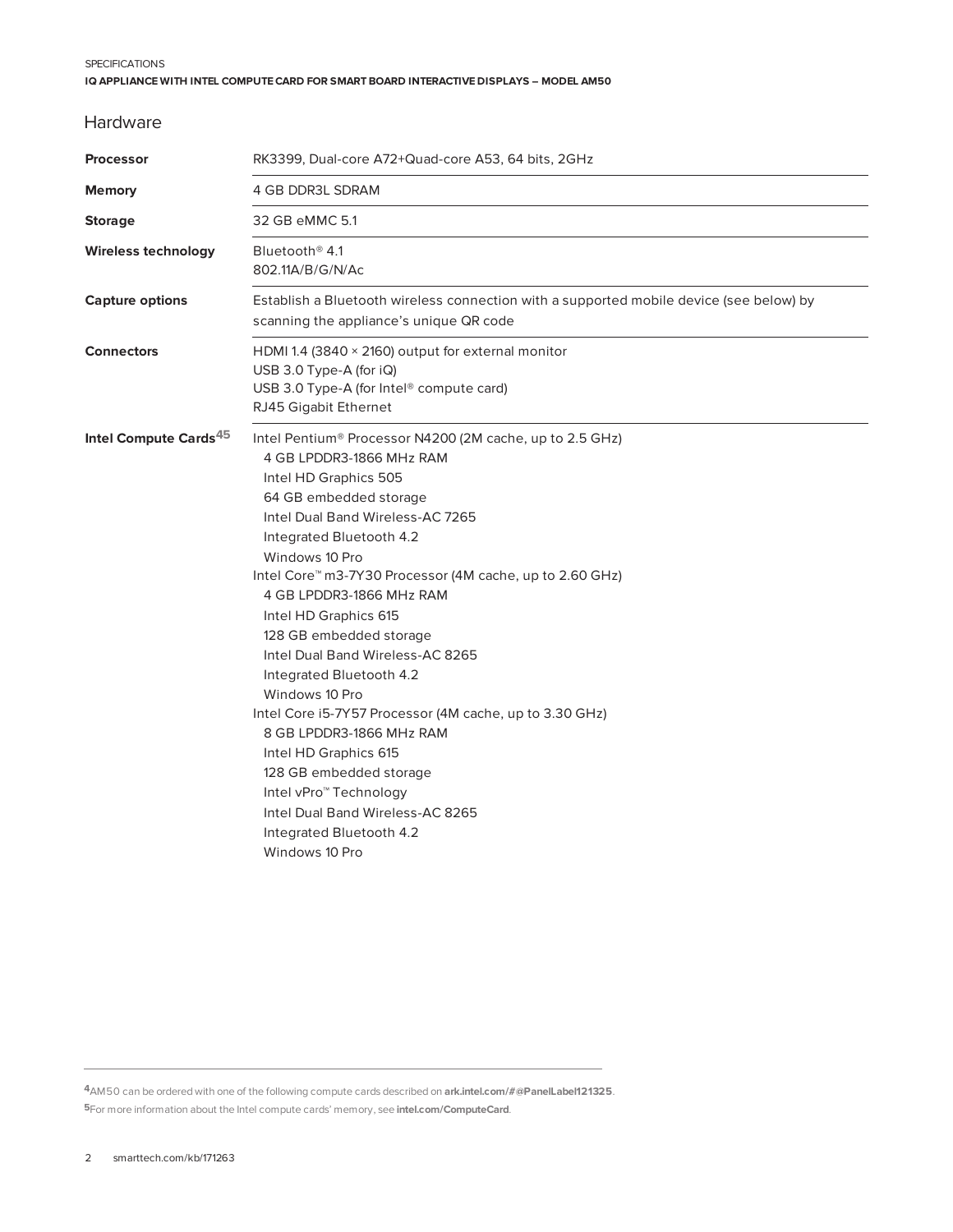# iQ system software

| <b>Supported languages</b> | French                                                                                                                  |
|----------------------------|-------------------------------------------------------------------------------------------------------------------------|
|                            | German                                                                                                                  |
|                            | Italian                                                                                                                 |
|                            | Japanese                                                                                                                |
|                            | Korean                                                                                                                  |
|                            | Norwegian                                                                                                               |
|                            | Simplified Chinese                                                                                                      |
|                            | Spanish                                                                                                                 |
|                            | Swedish                                                                                                                 |
|                            | <b>Traditional Chinese</b>                                                                                              |
| Included apps              | Whiteboard                                                                                                              |
|                            | SMART Notebook Player <sup>6</sup>                                                                                      |
|                            | <b>Browser</b>                                                                                                          |
|                            | Input                                                                                                                   |
|                            | <b>Screen Share</b>                                                                                                     |
| Installation requirements  |                                                                                                                         |
| <b>Appliance</b>           | See the iQ appliance (AM50) for SMART Board interactive displays installation instructions<br>(smarttech.com/kb/171291) |
| <b>SMART</b> kapp app      |                                                                                                                         |
| Apple devices              | iOS 9 or later operating system software                                                                                |
|                            | 50 MB of storage                                                                                                        |
|                            | iPhone 4S or later                                                                                                      |
|                            | Third generation iPad or later                                                                                          |
|                            | First generation iPad mini or later                                                                                     |
|                            | Fifth generation iPod touch or later                                                                                    |
| $\overline{\phantom{0}}$   |                                                                                                                         |

| Android devices $^\prime$ | Android 4.4.4 (KitKat) or later operating system       |
|---------------------------|--------------------------------------------------------|
|                           | 50 MB of storage (internal or SD card)                 |
|                           | 1024 MB of RAM                                         |
|                           | 720p or better screen resolution                       |
|                           | Bluetooth 2.1 + EDR                                    |
|                           | 3 megapixel or better rear-facing camera (recommended) |
|                           |                                                        |

### **SMART kapp viewer**

| Mobile  | Safari for iOS 8.1 or later operating system software<br>Chrome for Android 39.0.2171.93 or later               |
|---------|-----------------------------------------------------------------------------------------------------------------|
| Desktop | Internet Explorer 10 or later<br>Chrome 39.0.2171.95 or later<br>Firefox 34.0.5 or later<br>Safari 8.0 or later |

6Only available for education models of the iQ appliance (AM50)

7See [support.google.com/chromecast/answer/6293757?vid=0-518783598150-1524691699161](https://support.google.com/chromecast/answer/6293757?vid=0-518783598150-1524691699161) for more information.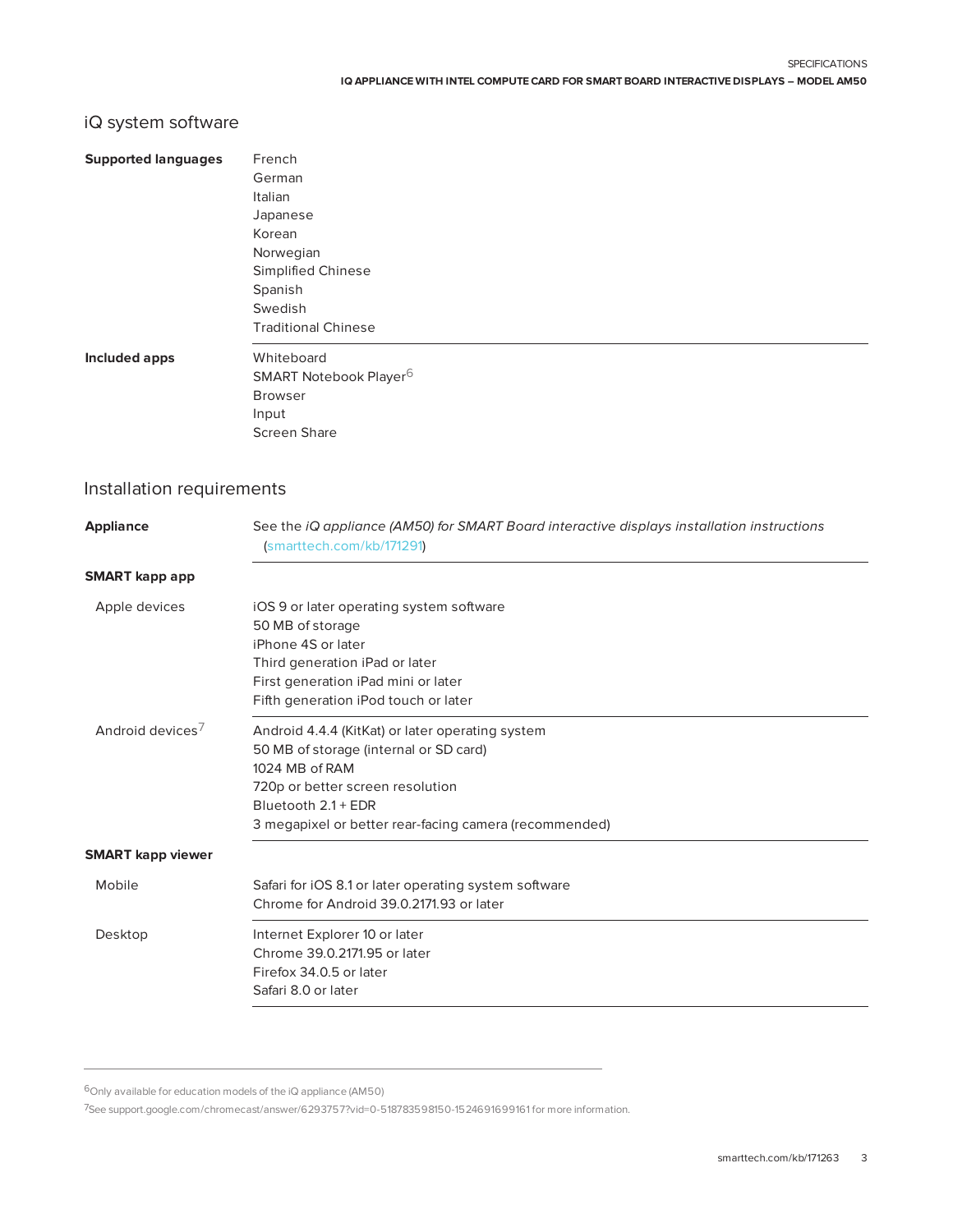#### **SPECIFICATIONS IQ APPLIANCE WITH INTEL COMPUTECARD FOR SMART BOARD INTERACTIVE DISPLAYS – MODEL AM50**

| Interactive displays                 | All SMART Board 7000 and 7000 Pro series interactive displays<br>SMART Board 6065-V2 with iQ interactive display (SPNL-6365-V2) |
|--------------------------------------|---------------------------------------------------------------------------------------------------------------------------------|
|                                      | SMART Board 6075 with iQ interactive display (SPNL-6375)                                                                        |
|                                      | SMART Board 6075 Pro with iQ interactive display (SPNL-6375P)                                                                   |
|                                      | SMART Board 6065 Pro with iQ interactive display (SPNL-6365P)                                                                   |
| <b>SMART Notebook</b>                | See SMART Notebook 18 release notes (smarttech.com/kb/171298)                                                                   |
| software                             |                                                                                                                                 |
| <b>SMART Meeting Pro</b><br>software | See SMART Meeting Pro 4 release notes (smarttech.com/kb/170982)                                                                 |

# Storage and operating requirements

| <b>Power requirements</b>                                          | 12-19 V DC at 2.5-1.6A                |
|--------------------------------------------------------------------|---------------------------------------|
| <b>Power consumption</b>                                           |                                       |
| Power consumption at<br>77°F (25°C) without<br>Intel compute cards | ≤30 W                                 |
| Power consumption at<br>77°F (25°C) with Intel<br>compute cards    | $<$ 60 W                              |
| <b>Operating temperature</b>                                       | 41-95°F (5-35°C)                      |
| Storage temperature                                                | -40-140°F (-40-60°C)                  |
| <b>Humidity</b>                                                    | 85% relative humidity, non-condensing |

# Certification and compliance

| <b>Regulatory certification</b> | UL (U.S./Canada), FCC, ISED, CE Mark, RCM Mark                                |
|---------------------------------|-------------------------------------------------------------------------------|
| <b>Environmental compliance</b> |                                                                               |
| European Union                  | REACH, RoHS, WEEE, Battery and Packaging                                      |
| U.S.                            | <b>CONEG Packaging, CA Proposition 65 and Conflict Minerals</b>               |
| Purchasing information          |                                                                               |
| Order number                    |                                                                               |
| UGK-AM50-EDU                    | iQ appliance with Intel Compute Card for SMART Board interactive displays     |
| UGK-AM50-PRO                    | iQ appliance with Intel Compute Card for SMART Board Pro interactive displays |

**Optional accessories** See [smarttech.com/accessories](http://www.smarttech.com/accessories)

**Warranty** Three-year limited equipment warranty